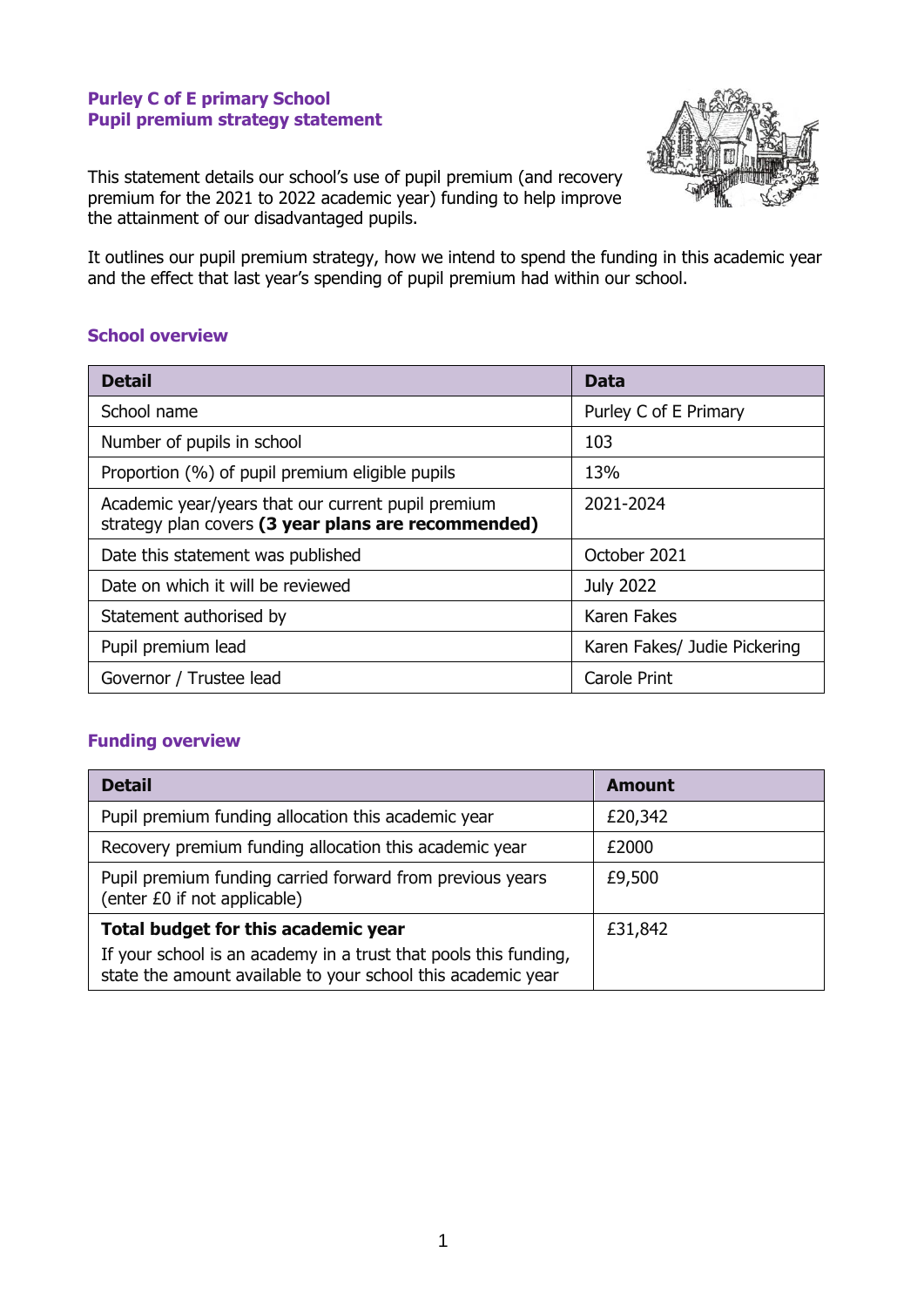# **Part A: Pupil premium strategy plan**

### **Statement of intent**

- To ensure that there continues to be a whole school ethos of accountability and raising aspirations for disadvantaged pupils.
- To continue to provide personalised targeted interventions and support.
- Ensure pupil welfare is supported

#### **Challenges**

This details the key challenges to achievement that we have identified among our disadvantaged pupils.

| <b>Challenge</b><br>number | <b>Detail of challenge</b>                                                                                                                                                   |
|----------------------------|------------------------------------------------------------------------------------------------------------------------------------------------------------------------------|
|                            | Poor social and learning skills                                                                                                                                              |
|                            | Ensure staff use evidence based interventions and are appropriately trained<br>and have the resources needed                                                                 |
|                            | Anxiety and lack of parental engagement                                                                                                                                      |
|                            | Children missed learning during Covid finding resources including time and<br>personnel to address gaps.                                                                     |
|                            | Ensuring disadvantaged children have the same access to aspirational<br>activities as their peers such as residential visits, music lessons, sports<br>coaching and scouting |

### **Intended outcomes**

This explains the outcomes we are aiming for **by the end of our current strategy plan**, and how we will measure whether they have been achieved.

| <b>Intended outcome</b>                                                                       | <b>Success criteria</b>                                                                                                                               |
|-----------------------------------------------------------------------------------------------|-------------------------------------------------------------------------------------------------------------------------------------------------------|
| PPG pupils' progress is maintained and<br>learning behaviours strengthened.                   | PPG children at least maintain progress in<br>every year group<br>e.g. ARE-ARE, WT-WT<br>Most disadvantaged children recover to pre<br>Covid levels   |
| Pupil and parents feel supported emotionally<br>and financially to support their own children | Children's anxiety levels are lowered.<br>Pupils and parents report feeling supported.<br>Disadvantaged children engage with<br>enrichment activities |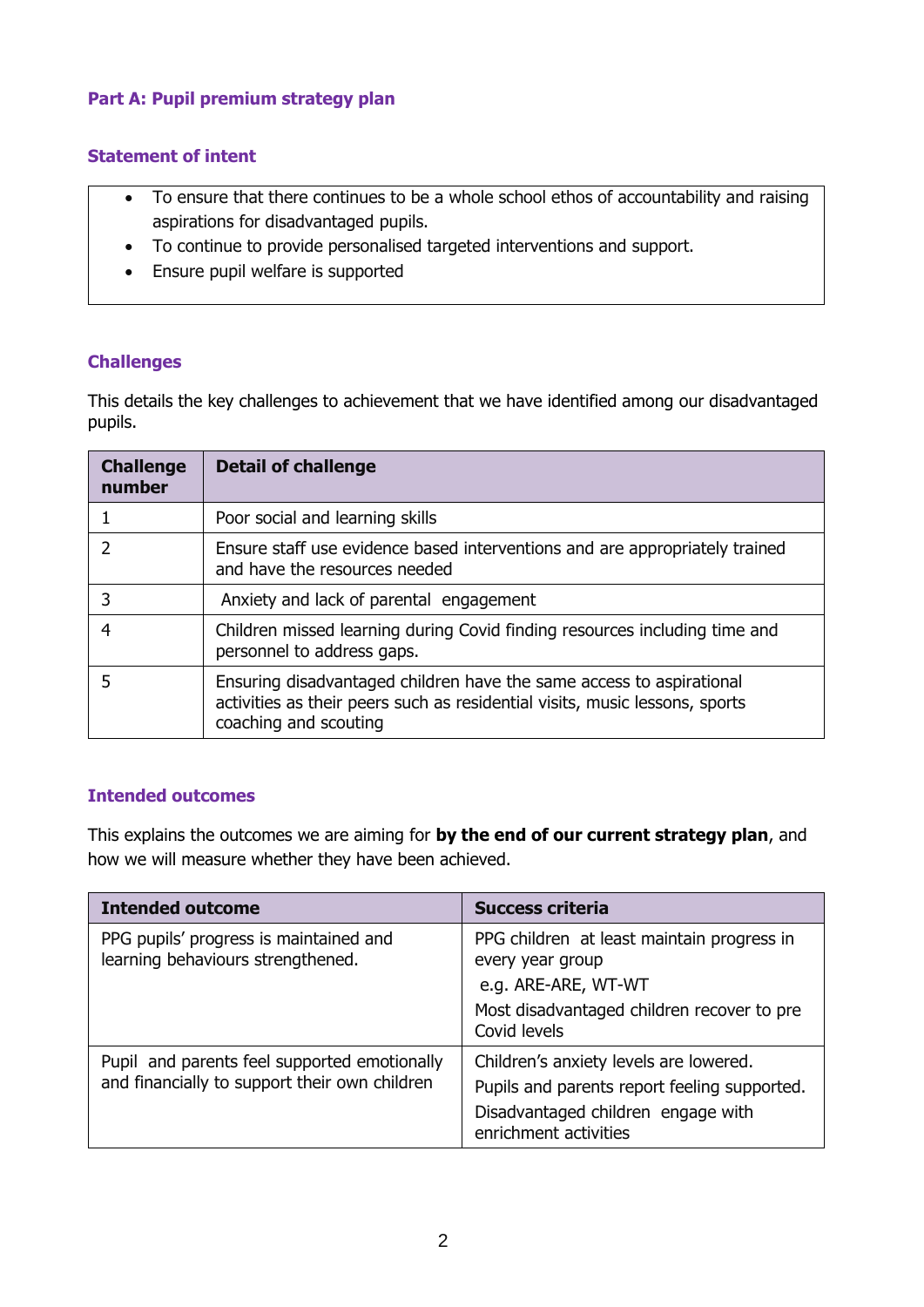#### Activity in this academic year

This details how we intend to spend our pupil premium (and recovery premium funding) **this academic year** to address the challenges listed above.

## **Teaching (for example, CPD, recruitment and retention)**

Budgeted cost: £1000

| <b>Activity</b>                | <b>Evidence that supports this</b><br>approach                                                                                                          | <b>Challenge</b><br>number(s)<br>addressed |
|--------------------------------|---------------------------------------------------------------------------------------------------------------------------------------------------------|--------------------------------------------|
| Phonics training for<br>staff. | Educational Policy Institute research-<br>High-quality CPD for teachers has a                                                                           | $\overline{2}$                             |
| Oracy training                 | significant effect on pupils' learning<br>outcomes.                                                                                                     | $\overline{2}$                             |
|                                | Nick Gibb- Research demonstrates<br>that the most effective way to teach<br>a child to read is a robust<br>programme of systematic synthetic<br>phonics |                                            |
|                                | NACE- Oracy supports learning and is<br>vital for social mobility                                                                                       |                                            |

# **Targeted academic support (for example, tutoring, one-to-one support structured interventions)**

## Budgeted cost: £19000

| <b>Activity</b>                                                                                   | <b>Evidence that supports this</b><br>approach                                                                                                                                                                                                                                                         | <b>Challenge</b><br>number(s)<br>addressed |
|---------------------------------------------------------------------------------------------------|--------------------------------------------------------------------------------------------------------------------------------------------------------------------------------------------------------------------------------------------------------------------------------------------------------|--------------------------------------------|
| Targeted catch up sessions<br>teachers.<br>Including top up of National<br>Tutoring programme     | Overall, evidence shows that small<br>group tuition is effective and, as a<br>rule of thumb, the smaller the<br>group the better<br>Feedback studies tend to show very<br>high effects on learning                                                                                                     | 4                                          |
| Additional TA support<br>enabling smaller groups,<br>more personalised provision<br>and feedback. | EEF-<br>Feedback studies tend to show very<br>high effects on learning<br>On average, individualised<br>instruction has a positive effect on<br>learners,<br>Research which focuses on<br>teaching assistants who provide<br>one to one or small group support<br>shows a stronger positive benefit of | 1, 4                                       |